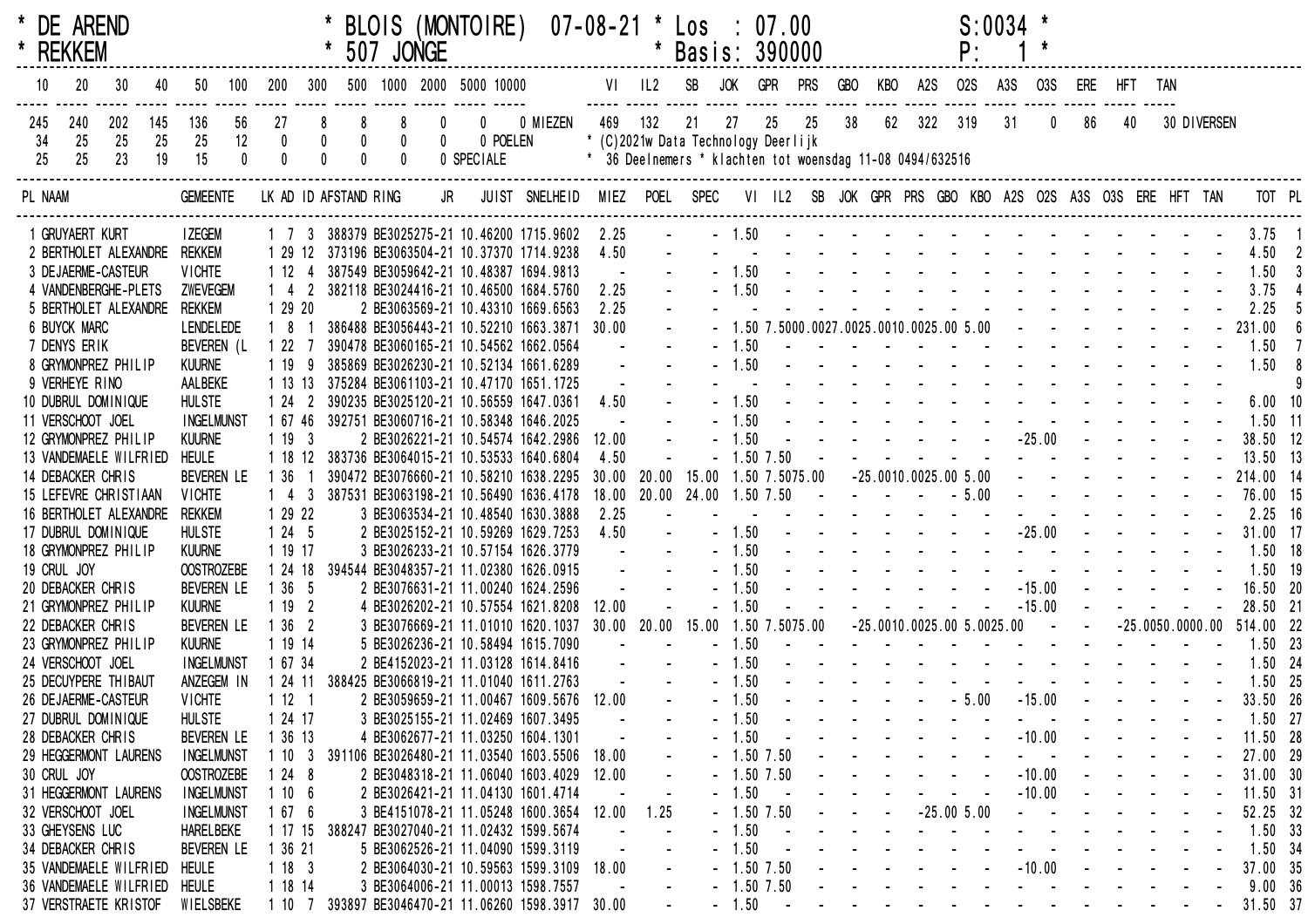| × | <b>DE ARENI</b> |  |
|---|-----------------|--|
| × | <b>RFKKFM</b>   |  |

|             | * BLOIS (MONTOIRE)  07-08-21 * Los : 07.00 | $S: 0034$ * |
|-------------|--------------------------------------------|-------------|
| * 507 JONGE | * Basis: 390000                            | $P: 2^*$    |

| * REKKEM                         |                   |                     |                       | 507 JONGE                                                         |                               |       |         | Basis: 390000               |                |           |  |                             |                   | P:      | $2*$                                            |  |          |                |                    |                |
|----------------------------------|-------------------|---------------------|-----------------------|-------------------------------------------------------------------|-------------------------------|-------|---------|-----------------------------|----------------|-----------|--|-----------------------------|-------------------|---------|-------------------------------------------------|--|----------|----------------|--------------------|----------------|
| PL NAAM                          | <b>GEMEENTE</b>   |                     | LK AD ID AFSTAND RING | JR                                                                | JUIST SNELHEID MIEZ POEL SPEC |       |         |                             |                | VI IL2 SB |  |                             |                   |         | JOK GPR PRS GBO KBO A2S O2S A3S O3S ERE HFT TAN |  |          |                | TOT PL             |                |
| 38 VANDENBERGHE-PLETS            | ZWEVEGEM          | 141                 |                       | 2 BE3024417-21 10.59210 1596.4821 30.00 20.00 4.50 1.50 7.5075.00 |                               |       |         |                             |                |           |  | $-25.0010.0025.005.0025.00$ |                   |         |                                                 |  |          |                | $-00.00$ 328.50 38 |                |
| 39 GRYMONPREZ PHILIP             | <b>KUURNE</b>     | 1 19 15             |                       | 6 BE3026273-21 11.01424 1596.4351                                 |                               |       |         | $-1.50$                     |                |           |  |                             |                   |         | $-10.00$                                        |  |          |                | 11.50 39           |                |
| 40 DUBRUL DOMINIQUE              | <b>HULSTE</b>     | 1 24 10             |                       | 4 BE3025159-21 11.04279 1596.2817                                 |                               | 2.25  |         |                             | 1.50           |           |  |                             |                   |         | $-10.00$                                        |  |          |                | 13.75 40           |                |
| 41 DEBACKER CHRIS                | <b>BEVEREN LE</b> | 1 36 18             |                       | 6 BE3062556-21 11.04370 1596.2608                                 |                               |       |         | $-1.50$                     |                |           |  |                             |                   |         | $-10.00$                                        |  |          |                | 11.50 41           |                |
| 42 GRYMONPREZ PHILIP             | <b>KUURNE</b>     | 1 19 10             |                       | 7 BE3026214-21 11.01474 1595.8849                                 |                               |       |         | $-1.50$                     |                |           |  |                             |                   |         | $-15.00$                                        |  |          |                | 16.50 42           |                |
| 43 NOPPE GILBERT & FILI WEVELGEM |                   | $\overline{4}$      |                       | 378446 BE3027428-21 10.57350 1592.8979                            |                               | 4.50  |         |                             | 1.50           |           |  |                             |                   |         |                                                 |  |          |                | 6.0043             |                |
| 44 BERTHOLET ALEXANDRE           | rekkem            | 1 29 13             |                       | 4 BE3063516-21 10.54210 1592.4728                                 |                               | 4.50  |         |                             |                |           |  |                             |                   |         |                                                 |  |          |                | 4.50               | -44            |
| 45 DEBACKER CHRIS                | <b>BEVEREN LE</b> | 1 36 29             |                       | 7 BE3076641-21 11.05160 1592.0304                                 |                               |       |         |                             |                |           |  |                             |                   |         |                                                 |  |          |                | 1.50               | 45             |
| 46 BISTOEN JOHAN                 | <b>HULSTE</b>     | 1 41 14             |                       | 390512 BE3029973-21 11.05208 1591.6744                            |                               |       |         | 1.50                        |                |           |  |                             |                   |         |                                                 |  |          |                | 1.50               | 46             |
| 47 DECUYPERE THIBAUT             | ANZEGEM IN        | 1 24 21             |                       | 2 BE3066851-21 11.04030 1591.5796                                 |                               |       |         |                             | 1.50           |           |  |                             |                   |         |                                                 |  |          |                | 1.50               | 4 <sub>1</sub> |
| 48 VERSCHOOT JOEL                | <b>INGELMUNST</b> | 1 67 28             |                       | 4 BE3060701-21 11.06478 1591.3951                                 |                               |       |         |                             | 1.50           |           |  |                             |                   |         |                                                 |  |          |                | 1.50               | 48             |
| 49 VERSCHOOT JOEL                | <b>INGELMUNST</b> | 1 67 40             |                       | 5 BE4152163-21 11.06518 1590.9653                                 |                               |       |         |                             |                |           |  |                             |                   |         |                                                 |  |          |                | 1.50               | 49             |
| 50 VANDEMAELE WILFRIED           | <b>HEULE</b>      | 1 18 16             |                       | 4 BE3064040-21 11.01133 1590.8024                                 |                               |       |         |                             | $-1.50$ $7.50$ |           |  |                             |                   |         | $-10.00$                                        |  |          |                | 19.00 50           |                |
| 51 DEBACKER CHRIS                | <b>BEVEREN LE</b> | 1 36 7              |                       | 8 BE3062531-21 11.05590 1587.3921                                 |                               |       |         |                             | .50            |           |  |                             |                   |         | $-10.00$                                        |  |          |                | 11.50 51           |                |
| 52 BUYCK MARC                    | <b>LENDELEDE</b>  | 186                 |                       | 2 BE3056405-21 11.03390 1586.2426                                 |                               | 12.00 |         |                             | $-1.50$ 7.50   |           |  |                             |                   |         | $-10.00$                                        |  |          |                | 31.00 52           |                |
| 53 VERSCHOOT DIETER              | <b>KACHTEM</b>    | 1 1 1               |                       | 391708 BE3041111-21 11.07072 1585.0923                            |                               |       |         |                             |                |           |  |                             |                   |         |                                                 |  |          |                | 1.50 53            |                |
| 54 DELBAERE ROGER                | <b>LENDELEDE</b>  | 112                 | g                     | 388344 BE3059285-21 11.05090 1584.1077                            |                               | 18.00 |         |                             | $-1.50$ 7.50   |           |  |                             |                   | $-5.00$ |                                                 |  |          |                | 32.00 54           |                |
| 55 GHEYSENS LUC                  | <b>HARELBEKE</b>  | 1 17 7              |                       | 2 BE3027018-21 11.05292 1581.5401                                 |                               | 4.50  |         | 1.50                        |                |           |  |                             |                   |         | $-10.00$                                        |  |          |                | 16.00 55           |                |
| 56 DEBACKER CHRIS                | <b>BEVEREN LE</b> | 1 36 19             |                       | 9 BE3062545-21 11.07070 1580.1120                                 |                               |       |         |                             | 1.50           |           |  |                             |                   |         |                                                 |  |          |                | 1.50 56            |                |
| 57 DEBACKER CHRIS                | <b>BEVEREN LE</b> | 1 36 34             |                       | 10 BE3062718-21 11.07080 1580.0054                                |                               |       |         | 1.50                        |                |           |  |                             |                   |         | $-10.00$                                        |  |          |                | 11.50 57           |                |
| 58 DEBACKER CHRIS                | <b>BEVEREN LE</b> | 1 36 20             |                       | 11 BE3062716-21 11.07140 1579.3663                                |                               |       |         | 1.50                        |                |           |  |                             |                   |         | $-15.00$                                        |  |          |                | 16.50 58           |                |
| 59 BISTOEN JOHAN                 | <b>HULSTE</b>     | 1 41 12             |                       | 2 BE3025867-21 11.07338 1577.4226                                 |                               |       |         | $-1.50$                     |                |           |  |                             |                   |         | $-10.00$                                        |  |          |                | 11.50 59           |                |
| 60 VERSCHOOT JOEL                | <b>INGELMUNST</b> | 1 67 30             |                       | 6 BE3060618-21 11.09008 1577.2288                                 |                               |       |         |                             |                |           |  |                             |                   |         |                                                 |  |          |                | 1.50               | - 60           |
| 61 GHEYSENS LUC                  | <b>HARELBEKE</b>  | 117 <sub>1</sub>    |                       | 3 BE3027028-21 11.06122 1576.9364                                 |                               | 4.50  |         |                             | $.50$ $7.50$   |           |  |                             |                   | $-5.00$ |                                                 |  |          |                | 18.50 61           |                |
| 62 VERSCHOOT JOEL                | <b>INGELMUNST</b> | 1 67 23             |                       | 7 BE4152005-21 11.09038 1576.9122                                 |                               |       |         |                             | - 50           |           |  |                             |                   |         |                                                 |  |          |                | $1.50$ 62          |                |
| 63 VANDEMAELE WILFRIED           | <b>HEULE</b>      | 118                 |                       | 5 BE3064037-21 11.03243 1576.5329 150.00                          |                               |       |         | 30.00 14.50* 1.50 7.5075.00 |                |           |  | $-25.0010.0025.005.00$      |                   |         |                                                 |  |          |                | 343.50 63          |                |
| 64 HEGGERMONT LAURENS            | <b>INGELMUNST</b> | 1104                |                       | 3 BE3026413-21 11.08140 1575.5579                                 |                               | 18.00 |         |                             | $-1.50$ 7.50   |           |  |                             |                   |         | $-15.00$                                        |  | $-25.00$ |                | 67.00 64           |                |
| 65 VERSCHOOT JOEL                | <b>INGELMUNST</b> | 1675                |                       | 8 BE3060745-21 11.09188 1575.3309                                 |                               | 12.00 | $1.00*$ |                             | $-1.50$ 7.50   |           |  |                             | $-25.005.0010.00$ |         |                                                 |  | $-25.00$ |                | 87.00 65           |                |
| 66 VERHEYE RINO                  | AALBEKE           | 1134                |                       | 2 BE3061162-21 10.58230 1574.2879                                 |                               | 4.50  |         |                             | $-7.50$        |           |  |                             |                   |         | $-10.00$                                        |  |          |                | 22.00 66           |                |
| 67 VERSCHOOT DIETER              | <b>KACHTEM</b>    | 1117                |                       | 2 BE3041136-21 11.09062 1572.4719                                 |                               |       |         | $-1.50$                     |                |           |  |                             |                   |         | $-10.0010.00$                                   |  |          |                | 21.50 67           |                |
| 68 VERSCHOOT JOEL                | <b>INGELMUNST</b> | 1 67 15             |                       | 9 BE3060613-21 11.09538 1571.6536                                 |                               |       |         | 1.50                        |                |           |  |                             |                   |         |                                                 |  |          |                | 1.50 68            |                |
| 69 CRUL JOY                      | <b>OOSTROZEBE</b> | 1249                |                       | 3 BE3048302-21 11.11070 1571.1582                                 |                               |       |         |                             | 1.50           |           |  |                             |                   |         |                                                 |  |          |                | 1.50 69            |                |
| 70 VERSCHOOT DIETER              | <b>KACHTEM</b>    | 1 11 11             |                       | 3 BE3041143-21 11.09352 1569.4268                                 |                               |       |         |                             | 1.50           |           |  |                             |                   |         |                                                 |  |          |                | $1.50$ 70          |                |
| 71 VERSCHOOT JOEL                | <b>INGELMUNST</b> | 1 67 19             |                       | 10 BE3060661-21 11.10428 1566.5342                                |                               |       |         |                             |                |           |  |                             |                   |         |                                                 |  |          |                | $1.50$ 71          |                |
| 72 BERTHOLET ALEXANDRE           | <b>REKKEM</b>     | 1 29 10             |                       | 5 BE3063531-21 10.58150 1566.4050                                 |                               | 4.50  |         |                             |                |           |  |                             |                   |         |                                                 |  |          |                | 4.50 72            |                |
| 73 CRUL JOY                      | <b>OOSTROZEBE</b> | 1246                |                       | 4 BE3048329-21 11.11560 1566.0651                                 |                               | 12.00 |         |                             | $-1.50$ 7.50   |           |  |                             |                   |         | $-10.00$                                        |  |          |                | 31.00 73           |                |
| 74 CRUL JOY                      | <b>OOSTROZEBE</b> | 1 24 19             |                       | 5 BE3048378-21 11.12030 1565.3402                                 |                               |       |         | $-1.50$                     |                |           |  |                             |                   |         |                                                 |  |          |                | 1.50 74            |                |
| 75 CRUL JOY                      | <b>OOSTROZEBE</b> | 1 24 14             |                       | 6 BE3048308-21 11.12050 1565.1332                                 |                               |       |         |                             | 1.50           |           |  |                             |                   |         | $-10.00$                                        |  |          |                | 11.50 75           |                |
| 76 VERHEYE RINO                  | AALBEKE           | 1138                |                       | 3 BE3061117-21 10.59470 1565.0963                                 |                               | 4.50  |         |                             | $-7.50$        |           |  |                             |                   |         |                                                 |  |          |                | 12.00 76           |                |
| 77 DECUYPERE THIBAUT             | ANZEGEM IN        | 1242                |                       | 3 BE3066811-21 11.08150 1564.6526                                 |                               | 18.00 |         | $-1.50$                     |                |           |  |                             |                   |         |                                                 |  |          |                | 19.50 77           |                |
| 78 VERHEYE RINO                  | AALBEKE           | 1132                |                       | 4 BE3061129-21 11.00060 1563.0321                                 |                               | 30.00 |         |                             | $-7.50$        |           |  |                             | $-15.005.00$      |         | $-10.00$                                        |  |          |                | 67.50 78           |                |
| 79 VERSTRAETE KRISTOF            | WIELSBEKE         | 1106                |                       | 2 BE3046479-21 11.12170 1561.3279                                 |                               | 30.00 |         | $-1.50$                     |                |           |  |                             |                   |         | $-10.00$                                        |  |          |                | 41.50 79           |                |
| 80 GRUYAERT KURT                 | <b>IZEGEM</b>     | $1 \quad 7 \quad 1$ |                       | 2 BE3025304-21 11.09180 1557.8781                                 |                               | 2.25  |         | $-1.50$                     |                |           |  |                             |                   |         | $-10.00$                                        |  |          | $\blacksquare$ | 13.75 80           |                |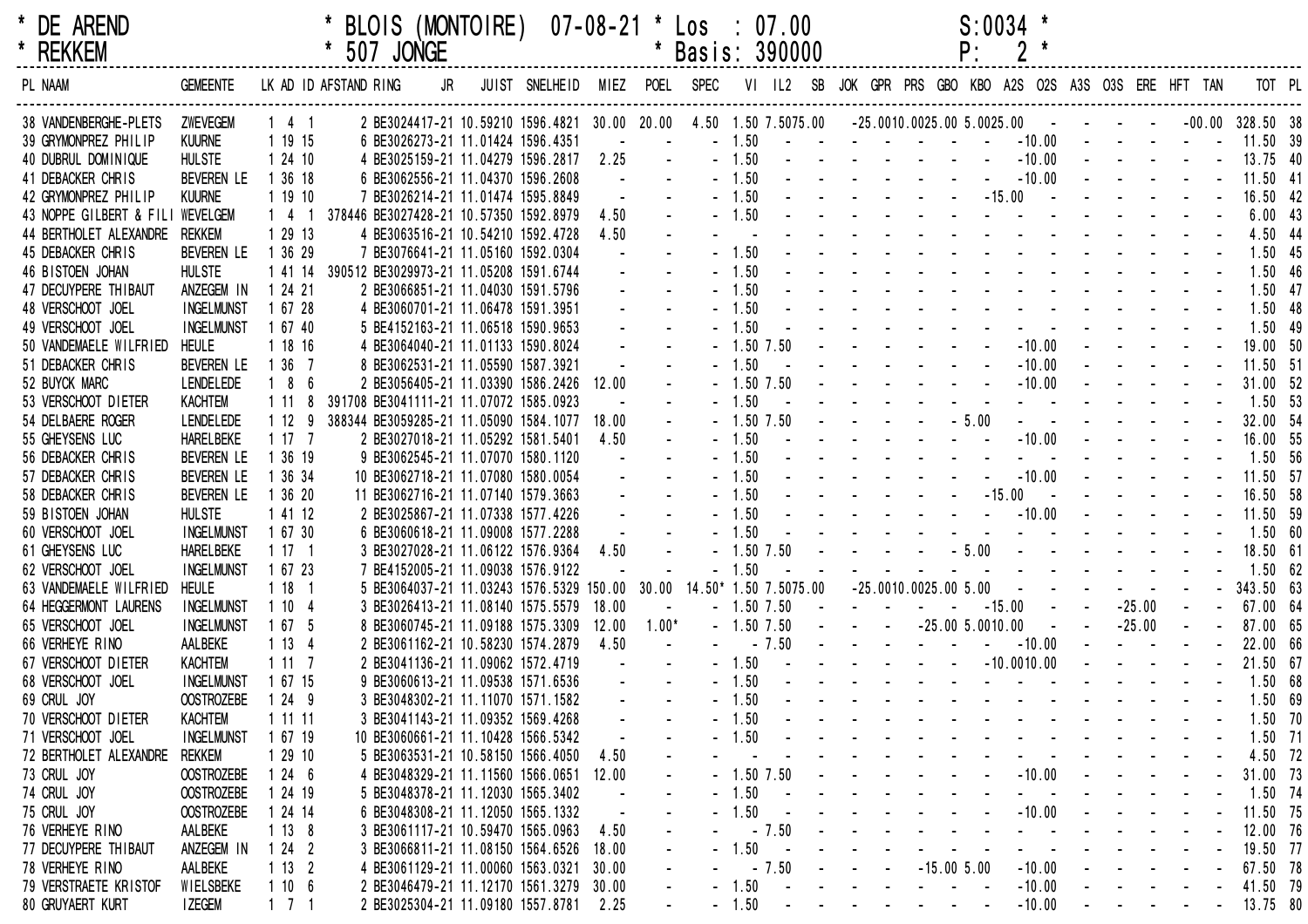| × | <b>DE AREND</b> |  |
|---|-----------------|--|
| × | <b>REKKEM</b>   |  |

| DE AREND      |             | * BLOIS (MONTOIRE)  07-08-21 * Los : 07.00 | $S: 0034$ * |
|---------------|-------------|--------------------------------------------|-------------|
| <b>REKKEM</b> | * 507 JONGE | * Basis: 390000                            |             |

| PL NAAM                        | <b>GEMEENTE</b>    |                     | LK AD ID AFSTAND RING |  | JR JUIST SNELHEID MIEZ POEL SPEC VI IL2 SB JOK GPR PRS GBO KBO A2S O2S A3S O3S ERE HFT TAN TOT PL |                          |                                               |  |                      |  |  |  |                                                                                                                                                                                                                               |  |                          |            |     |
|--------------------------------|--------------------|---------------------|-----------------------|--|---------------------------------------------------------------------------------------------------|--------------------------|-----------------------------------------------|--|----------------------|--|--|--|-------------------------------------------------------------------------------------------------------------------------------------------------------------------------------------------------------------------------------|--|--------------------------|------------|-----|
| 81 DEBACKER CHRIS              | BEVEREN LE 1 36 3  |                     |                       |  | 12 BE3076630-21 11.11010 1555.5620 30.00 - - 1.50 7.50 - - - - - 2.00 -10.00 - - - - -            |                          |                                               |  |                      |  |  |  |                                                                                                                                                                                                                               |  |                          | 51.00 81   |     |
| 82 DE JAERME-CASTEUR           | <b>VICHTE</b>      | 11210               |                       |  | 3 BE3059644-21 11.09507 1551.1577                                                                 | <b>Contract Contract</b> | $\sim 100$                                    |  |                      |  |  |  | $-1.50$                                                                                                                                                                                                                       |  |                          | 1.50 82    |     |
| 83 BISTOEN JOHAN               | <b>HULSTE</b>      | 1 41 20             |                       |  | 3 BE3029956-21 11.12148 1548.1354                                                                 |                          | $\Delta \sim 100$<br>$\Delta \sim 10$         |  |                      |  |  |  | $-1.50$ . The contract of the contract of the contract of the contract of the contract of the contract of the contract of the contract of the contract of the contract of the contract of the contract of the contract of the |  |                          | $1.50$ 83  |     |
| 84 BUYCK MARC                  | <b>LENDELEDE</b>   | $183$               |                       |  | 3 BE3056426-21 11.10040 1545.5399 18.00                                                           |                          | $\sim$                                        |  |                      |  |  |  |                                                                                                                                                                                                                               |  |                          | 27.00 84   |     |
| 85 VERSCHOOT DIETER            | KACHTEM            | 1114                |                       |  | 4 BE3041105-21 11.13312 1545.0773                                                                 |                          |                                               |  |                      |  |  |  | $-1.50$ $-10.00$                                                                                                                                                                                                              |  |                          | 11.50 85   |     |
| 86 VERSCHOOT DIETER            | <b>KACHTEM</b>     | 1111                |                       |  | 5 BE3041129-21 11.13342 1544.7726 12.00                                                           |                          | $\Delta \sim 10^{-1}$                         |  |                      |  |  |  | $-1.50$ . The set of the set of the set of the set of the set of the set of the set of the set of the set of the set of the set of the set of the set of the set of the set of the set of the set of the set of the set of th |  |                          | 13.50 86   |     |
| 87 BISTOEN JOHAN               | <b>HULSTE</b>      | 1 41 11             |                       |  | 4 BE3025816-21 11.12488 1544.6654                                                                 | $\sim$                   |                                               |  |                      |  |  |  | $-1.50$ $      -10.0010.00$ $    -$                                                                                                                                                                                           |  |                          | 21.50 87   |     |
| 88 VERSCHOOT JOEL              | <b>INGELMUNST</b>  | 1 67 7              |                       |  | 11 BE3060641-21 11.14178 1544.4599 12.00                                                          |                          | $\Delta \sim 10^{-1}$                         |  |                      |  |  |  |                                                                                                                                                                                                                               |  |                          | 21.00 88   |     |
| 89 VERSCHOOT JOEL              | <b>INGELMUNST</b>  | 1 67 20             |                       |  | 12 BE4151022-21 11.14198 1544.2575                                                                | $\sim 100$ km s $^{-1}$  |                                               |  |                      |  |  |  | . 1.50 <b>.</b>                                                                                                                                                                                                               |  |                          | 1.50 89    |     |
| 90 DEBACKER CHRIS              | BEVEREN LE         | 1 36 9              |                       |  | 13 BE3062541-21 11.12530 1544.0796                                                                |                          | $\sim 100$<br>$\sim$                          |  |                      |  |  |  | $-1.50$                                                                                                                                                                                                                       |  |                          | $1.50$ 90  |     |
| 91 BERTHOLET ALEXANDRE         | rekkem             | 1 29 9              |                       |  | 6 BE3063602-21 11.01510 1543.0887                                                                 | 4.50                     |                                               |  |                      |  |  |  | a construction of the construction of the construction of the construction of the construction of the construction of the construction of the construction of the construction of the construction of the construction of the |  |                          | 4.50 91    |     |
| 92 VERSCHOOT DIETER            | KACHTEM            | 1115                |                       |  | 6 BE3041117-21 11.14032 1541.8337                                                                 | $\sim 100$ km s $^{-1}$  |                                               |  |                      |  |  |  | $-1.50$ $-10.00$                                                                                                                                                                                                              |  |                          | 11.50 92   |     |
| 93 GHEYSENS LUC                | HARELBEKE          | 11713               |                       |  | 4 BE3027031-21 11.11542 1541.2539                                                                 | $\sim$                   |                                               |  |                      |  |  |  | $-1.50$ $-10.00$                                                                                                                                                                                                              |  |                          | 11.50 93   |     |
| 94 DELBAERE ROGER              | <b>LENDELEDE</b>   | 1121                |                       |  | 2 BE3057009-21 11.11590 1541.1495                                                                 | 18.00                    |                                               |  |                      |  |  |  | $-1.50 \t 7.50$ $      -10.00$ $    -$                                                                                                                                                                                        |  |                          | 37.00 94   |     |
| 95 BISTOEN JOHAN               | <b>HULSTE</b>      | 1 41 32             |                       |  | 5 BE3025876-21 11.13308 1540.4002                                                                 |                          |                                               |  |                      |  |  |  | - 1.50 <b>and a series of the series of the series of the series</b>                                                                                                                                                          |  |                          | 1.50 95    |     |
| 96 DUBRUL DOMINIQUE            | <b>HULSTE</b>      | 1248                |                       |  | 5 BE3025139-21 11.13259 1539.8036                                                                 | 4.50                     | $\sim$                                        |  |                      |  |  |  | - 1.50 <b>- - - - - - - - - - - -</b> - - - -                                                                                                                                                                                 |  |                          | 6.0096     |     |
| 97 NEYRINCK - CALLENS          | <b>GULLEGEM</b>    | 1 19 4              |                       |  | 381935 BE3060451-21 11.08160 1538.4063                                                            | 12.00                    |                                               |  |                      |  |  |  |                                                                                                                                                                                                                               |  |                          | 96.00 97   |     |
| 98 NEYRINCK - CALLENS          | <b>GULLEGEM</b>    | 1 19 19             |                       |  | 2 BE3060463-21 11.08270 1537.2711                                                                 | 12.00                    |                                               |  |                      |  |  |  | $-1.50$ $-10.00$                                                                                                                                                                                                              |  |                          | 23.50 98   |     |
| 99 BERTHOLET ALEXANDRE         | rekkem             | 1 29 19             |                       |  | 7 BE3063579-21 11.02570 1536.1021                                                                 | 2.25                     |                                               |  |                      |  |  |  | a construction of the construction of the construction of the construction of the construction of the construction of the construction of the construction of the construction of the construction of the construction of the |  |                          | 2.25 99    |     |
| 100 BISTOEN JOHAN              | <b>HULSTE</b>      | 1 41 7              |                       |  | 6 BE3025868-21 11.14408 1533.3438                                                                 | $\sim$                   |                                               |  |                      |  |  |  | $-1.50$ $        -10.00$ $    -$                                                                                                                                                                                              |  |                          | 11.50 100  |     |
| 101 VERSCHOOT JOEL             | <b>INGELMUNST</b>  | 1 67 62             |                       |  | 13 BE4152091-21 11.16218 1532.0093                                                                | $\omega$                 |                                               |  |                      |  |  |  | . 1.50 <b>.</b>                                                                                                                                                                                                               |  |                          | 1.50 101   |     |
| 102 VANGHELUWE EDDY            | <b>HARELBEKE</b>   | $1 \quad 3 \quad 3$ |                       |  | 384748 BE3061563-21 11.11329 1529.5192                                                            | 2.25                     |                                               |  |                      |  |  |  | $-1.50$ . The set of the set of the set of the set of the set of the set of the set of the set of the set of the set of the set of the set of the set of the set of the set of the set of the set of the set of the set of th |  |                          | 3.75 102   |     |
| 103 VERSCHOOT JOEL             | <b>INGELMUNST</b>  | 1 67 18             |                       |  | 14 BE3060744-21 11.16568 1528.5312                                                                | $\sim 100$               |                                               |  |                      |  |  |  | . 1.50 <b>.</b>                                                                                                                                                                                                               |  |                          | 1.50 103   |     |
| 104 GHEYSENS LUC               | <b>HARELBEKE</b>   | 1172                |                       |  | 5 BE3027083-21 11.14032 1528.2106                                                                 | 4.50                     | $\sim$                                        |  |                      |  |  |  | $-1.50$ 7.50 $      -25.00$ $  -25.0000.0000.00$ 263.50 104                                                                                                                                                                   |  |                          |            |     |
| 105 VERSCHOOT JOEL             | <b>INGELMUNST</b>  | 1 67 35             |                       |  | 15 BE3060706-21 11.17008 1528.1347                                                                | $\Delta \sim 100$        |                                               |  |                      |  |  |  | $-1.50$                                                                                                                                                                                                                       |  | <b>Contract Contract</b> | 1.50 105   |     |
| 106 HEGGERMONT LAURENS         | <b>INGELMUNST</b>  | 1105                |                       |  | 4 BE3026492-21 11.16040 1527.3601 18.00                                                           |                          | $\Delta \sim 10^{-1}$                         |  | $-1.50$ 7.50 $    -$ |  |  |  | $-10.0010.0025.00$ $   -$                                                                                                                                                                                                     |  |                          | 72.00 106  |     |
| 107 CRUL JOY                   | <b>OOSTROZEBE</b>  | 12410               |                       |  | 7 BE3048338-21 11.18300 1526.2824                                                                 | $\Delta \sim 100$        | $\Delta \sim 10$                              |  |                      |  |  |  | $-1.50$ $      -10.00$ $     -$                                                                                                                                                                                               |  |                          | 11.50 107  |     |
| 108 BERTHOLET ALEXANDRE        | rekkem             | 1 29 26             |                       |  | 8 BE3063509-21 11.04430 1525.0126                                                                 |                          |                                               |  |                      |  |  |  | a construction of the construction of the construction of the construction of the construction of the construction of the construction of the construction of the construction of the construction of the construction of the |  |                          |            | 108 |
| 109 CRUL JOY                   | <b>OOSTROZEBE</b>  | 1 24 17             |                       |  | 8 BE3048327-21 11.18590 1523.4339                                                                 |                          | $\Delta \sim 100$<br>$\Delta \sim 10$         |  |                      |  |  |  | $-1.50$ $     -10.0010.00$ $    -$                                                                                                                                                                                            |  |                          | 21.50 109  |     |
| 110 DELBAERE ROGER             | LENDELEDE          | 1124                |                       |  | 3 BE3057022-21 11.15060 1522.3207                                                                 | 16.00*                   | $\mathbf{u}$ .                                |  |                      |  |  |  |                                                                                                                                                                                                                               |  |                          | 25.00 110  |     |
| 111 BISTOEN JOHAN              | <b>HULSTE</b>      | 1 41 41             |                       |  | 7 BE3029974-21 11.16528 1520.2118                                                                 | $\sim 100$ km s $^{-1}$  |                                               |  |                      |  |  |  | $-1.50$ . The set of the set of the set of the set of the set of the set of the set of the set of the set of the set of the set of the set of the set of the set of the set of the set of the set of the set of the set of th |  |                          | 1.50 111   |     |
| 112 DE JAERME-CASTEUR          | <b>VICHTE</b>      | 1123                |                       |  | 4 BE3059637-21 11.14567 1520.1279                                                                 |                          | $\Delta \sim 10$                              |  | $-1.50$ $     -$     |  |  |  | $-10.0010.00$ $    -$                                                                                                                                                                                                         |  |                          | 21.50 112  |     |
| 113 DEBACKER CHRIS             | BEVEREN LE         | 1 36 26             |                       |  | 14 BE3062536-21 11.16540 1519.9377                                                                |                          | $\Delta \phi = 0.01$ and $\Delta \phi = 0.01$ |  |                      |  |  |  | - 1.50 - - - - - - - - - -10.00 - - - - - - 11.50 113                                                                                                                                                                         |  |                          |            |     |
| 114 BERTHOLET ALEXANDRE REKKEM |                    | 1 29 23             |                       |  | 9 BE3063613-21 11.05590 1517.1597                                                                 |                          | $\sim$ $^{-1}$                                |  |                      |  |  |  | a construction of the construction of the construction of the construction of the construction of the construction of the construction of the construction of the construction of the construction of the construction of the |  |                          |            | 114 |
| 115 VERSCHOOT JOEL             | INGELMUNST 1 67 52 |                     |                       |  | 16 BE4151015-21 11.19038 1516.0424                                                                |                          |                                               |  |                      |  |  |  | <u>. 1.50 1.50 115</u>                                                                                                                                                                                                        |  |                          |            |     |
| 116 VERSCHOOT JOEL             | INGELMUNST         | 1 67 27             |                       |  | 17 BE3060703-21 11.19118 1515.2625                                                                |                          |                                               |  |                      |  |  |  | - 1.50 <b>- - - - - - - - - - - - -</b> - -                                                                                                                                                                                   |  |                          | 1.50 116   |     |
| 117 BISTOEN JOHAN              | <b>HULSTE</b>      | 1 4 1 8             |                       |  | 8 BE3025870-21 11.17468 1514.9042                                                                 |                          |                                               |  |                      |  |  |  | $-1.50$ $     -10.0010.00$ $ -25.00$ $ -$                                                                                                                                                                                     |  |                          | 46.50 117  |     |
| 118 DECUYPERE THIBAUT          | ANZEGEM IN         | 1 24 7              |                       |  | 4 BE3066879-21 11.16480 1512.5584 12.00                                                           |                          |                                               |  |                      |  |  |  | $-1.50$ $       -10.00$ $   -$                                                                                                                                                                                                |  |                          | 23.50 118  |     |
| 119 BISTOEN JOHAN              | <b>HULSTE</b>      | 1 41 10             |                       |  | 9 BE3025891-21 11.18188 1511.7764                                                                 |                          |                                               |  |                      |  |  |  | $-1.50$ . The set of the set of the set of the set of the set of the set of the set of the set of the set of the set of the set of the set of the set of the set of the set of the set of the set of the set of the set of th |  |                          | 1.50 119   |     |
| 120 DENYS ERIK                 | BEVEREN (L         | 1 22 22             |                       |  | 2 BE3060121-21 11.18192 1511.6058                                                                 |                          |                                               |  |                      |  |  |  | . 1.50 <b>.</b> .                                                                                                                                                                                                             |  |                          | 1.50 120   |     |
| 121 DENYS ERIK                 | BEVEREN (L         | 1 22 13             |                       |  | 3 BE3060164-21 11.18212 1511.4107                                                                 |                          |                                               |  |                      |  |  |  | $-1.50$ . The contract of the contract of the contract of the contract of the contract of the contract of the contract of the contract of the contract of the contract of the contract of the contract of the contract of the |  |                          | 1.50 121   |     |
| 122 DE JAERME-CASTEUR          | <b>VICHTE</b>      | 1125                |                       |  | 5 BE3059601-21 11.16277 1511.1381                                                                 |                          |                                               |  |                      |  |  |  | $-1.50$ . The set of the set of the set of the set of the set of the set of the set of the set of the set of the set of the set of the set of the set of the set of the set of the set of the set of the set of the set of th |  |                          | $1.50$ 122 |     |
| 123 VANDEMAELE WILFRIED HEULE  |                    | 1 18 10             |                       |  | 6 BE3064024-21 11.14013 1510.6428 4.50                                                            |                          |                                               |  |                      |  |  |  | - 1.50 7.50 - - - - - - - - 10.00 - - - - - 23.50 123                                                                                                                                                                         |  |                          |            |     |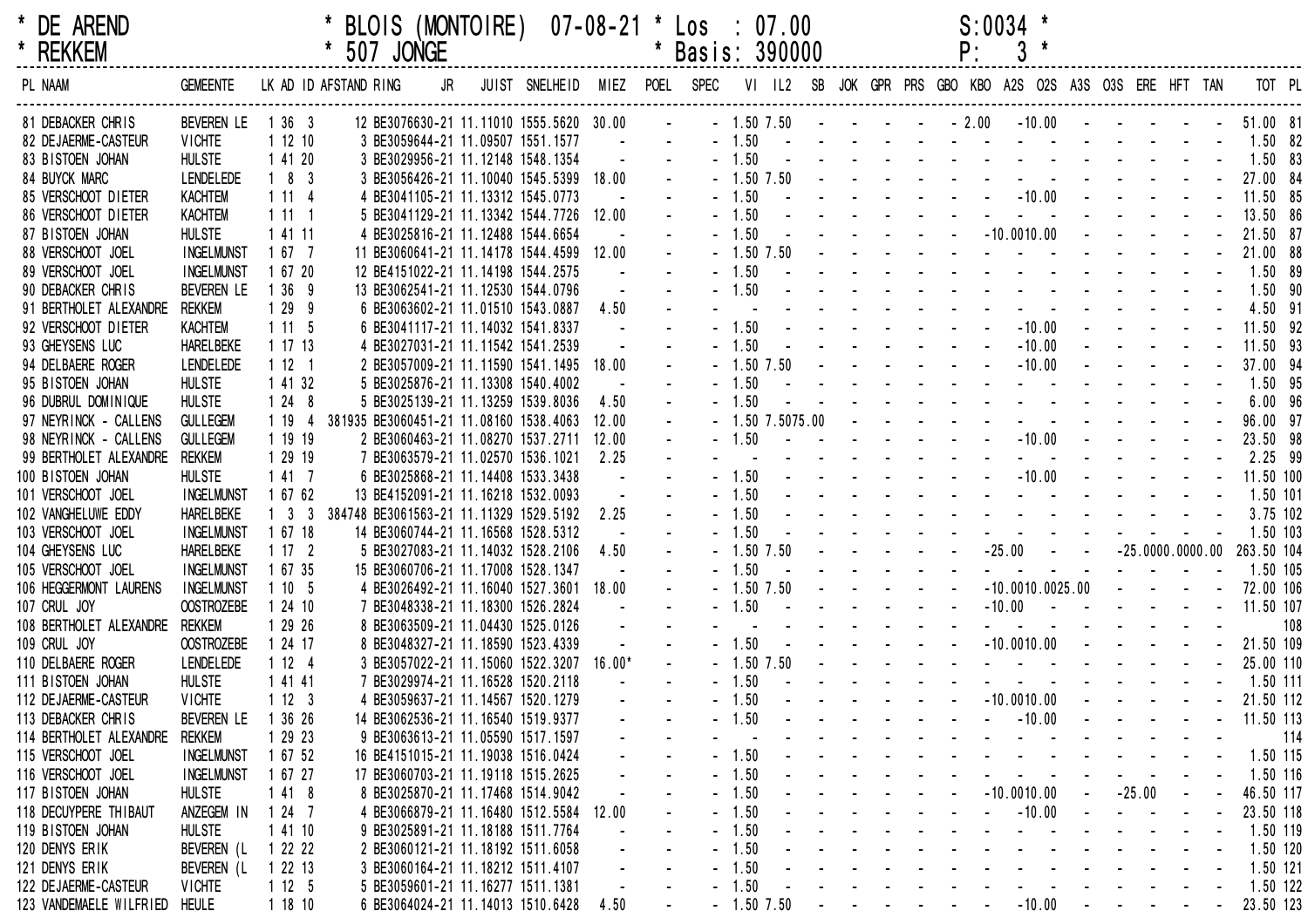| × | <b>DE AREND</b> |
|---|-----------------|
| × | DEKKEM          |

| * BLOIS (MONTOIRE)  07-08-21 * Los : 07.00 |  |  |                 | $S:0034$ * |  |
|--------------------------------------------|--|--|-----------------|------------|--|
| * 507 JONGE                                |  |  | * Basis: 390000 | $P: 4$ *   |  |

| * REKKEM                      |                                                                |                   | * 507 JONGE                                      |  |                                                                                                    |          |                          | Basis: 390000   |         |                                                                                                                                                                                                                                |                                    |  | P:                                                                                                                                                                                                                                |                               |            |                               |          |                |  |
|-------------------------------|----------------------------------------------------------------|-------------------|--------------------------------------------------|--|----------------------------------------------------------------------------------------------------|----------|--------------------------|-----------------|---------|--------------------------------------------------------------------------------------------------------------------------------------------------------------------------------------------------------------------------------|------------------------------------|--|-----------------------------------------------------------------------------------------------------------------------------------------------------------------------------------------------------------------------------------|-------------------------------|------------|-------------------------------|----------|----------------|--|
| PL NAAM                       | GEMEENTE LK AD ID AFSTAND RING                                 |                   |                                                  |  | JR JUIST SNELHEID MIEZ POEL SPEC VI IL2 SB JOK GPR PRS GBO KBO A2S O2S A3S O3S ERE HFT TANT TOT PL |          |                          |                 |         |                                                                                                                                                                                                                                |                                    |  |                                                                                                                                                                                                                                   |                               |            |                               |          |                |  |
| 124 MALFAIT IVAN              | BEVEREN LE 1 13 10 388687 BE3101921-21 11.17270 1509.7572 2.25 |                   |                                                  |  |                                                                                                    |          | <b>Contract Contract</b> |                 |         |                                                                                                                                                                                                                                |                                    |  |                                                                                                                                                                                                                                   |                               |            |                               |          |                |  |
| 125 VERSCHOOT JOEL            | INGELMUNST                                                     | 1 67 10           | 18 BE3060732-21 11.20088 1509.7291 12.00         |  |                                                                                                    |          | $\sim$                   |                 |         |                                                                                                                                                                                                                                |                                    |  |                                                                                                                                                                                                                                   |                               |            |                               |          |                |  |
| 126 VERSCHOOT DIETER          | KACHTEM                                                        | 1119              | 7 BE3041103-21 11.19442 1508.0967                |  |                                                                                                    |          |                          |                 | $-1.50$ | and the contract of the contract of the contract of the contract of the contract of the contract of the contract of the contract of the contract of the contract of the contract of the contract of the contract of the contra |                                    |  |                                                                                                                                                                                                                                   |                               |            |                               |          | 1.50 126       |  |
| 127 BUYCK MARC                | LENDELEDE                                                      | 1 8 5             | 4 BE3056439-21 11.16410 1505.6996 12.00*         |  |                                                                                                    |          |                          |                 |         | $-1.50$ 7.50 $     -10.0010.00$ $    -$                                                                                                                                                                                        |                                    |  |                                                                                                                                                                                                                                   |                               |            |                               |          | 41.00 127      |  |
| 128 VERSCHOOT JOEL            | <b>INGELMUNST</b>                                              | 1 67 33           | 19 BE3060746-21 11.20518 1505.5815               |  |                                                                                                    |          |                          |                 | $-1.50$ |                                                                                                                                                                                                                                |                                    |  | the contract of the contract of the contract of the                                                                                                                                                                               |                               |            |                               |          | 1.50 128       |  |
| 129 DECUYPERE THIBAUT         | ANZEGEM IN                                                     | 1244              | 5 BE3066804-21 11.18120 1504.3571 12.00          |  |                                                                                                    |          |                          |                 | $-1.50$ |                                                                                                                                                                                                                                |                                    |  | the contract of the contract of the contract of                                                                                                                                                                                   |                               |            |                               |          | 13.50 129      |  |
| 130 BISTOEN JOHAN             | <b>HULSTE</b>                                                  | 1 41 28           | 10 BE3029961-21 11.19538 1502.5664               |  |                                                                                                    |          |                          |                 | $-1.50$ |                                                                                                                                                                                                                                |                                    |  |                                                                                                                                                                                                                                   |                               |            |                               |          | 11.50 130      |  |
| 131 BISTOEN JOHAN             | <b>HULSTE</b>                                                  | 1 41 33           | 11 BE3029951-21 11.19568 1502.2774               |  |                                                                                                    |          |                          |                 | $-1.50$ |                                                                                                                                                                                                                                |                                    |  | the second contract of the second contract of                                                                                                                                                                                     |                               |            |                               |          | 1.50 131       |  |
| 132 NEYRINCK - CALLENS        | <b>GULLEGEM</b>                                                | 1193              | 3 BE3060453-21 11.14450 1499.2542 12.00          |  |                                                                                                    |          |                          |                 |         | $-1.50$ 7.5050.00 $   -10.00$ $ -25.0000.00$                                                                                                                                                                                   |                                    |  |                                                                                                                                                                                                                                   |                               |            |                               |          | $-206.00132$   |  |
| 133 VANDEMAELE WILFRIED       | <b>HEULE</b>                                                   | 1186              | 7 BE3064042-21 11.16033 1498.6468 12.00          |  |                                                                                                    |          |                          |                 |         |                                                                                                                                                                                                                                |                                    |  |                                                                                                                                                                                                                                   |                               |            |                               |          | 21.00 133      |  |
| 134 DEBACKER CHRIS            | BEVEREN LE                                                     | 1 36 25           | 15 BE3062722-21 11.20410 1497.8787               |  |                                                                                                    |          |                          |                 | $-1.50$ |                                                                                                                                                                                                                                |                                    |  | . - 10.00 - - - - - - -                                                                                                                                                                                                           |                               |            |                               |          | 11.50 134      |  |
| 135 VERSCHOOT JOEL            | <b>INGELMUNST</b>                                              | 1 67 24           | 20 BE3060683-21 11.22168 1497.4493               |  |                                                                                                    |          |                          |                 | $-1.50$ |                                                                                                                                                                                                                                |                                    |  | the contract of the contract of the contract of                                                                                                                                                                                   |                               |            |                               |          | 1.50 135       |  |
| 136 OPBROUCK LUC              | <b>DEERL I JK</b>                                              | 1 6 4             | 388366 BE3059718-21 11.19230 1497.2666 12.00     |  |                                                                                                    |          |                          |                 | $-1.50$ |                                                                                                                                                                                                                                |                                    |  | the contract of the contract of the contract of                                                                                                                                                                                   |                               |            |                               |          | 13.50 136      |  |
| 137 GOEGEBEUR JOHN            | KORTRIJK                                                       | 166               | 381966 BE3062474-21 11.15080 1497.1231           |  |                                                                                                    |          |                          |                 | $-1.50$ |                                                                                                                                                                                                                                |                                    |  | the second contract of the second contract of                                                                                                                                                                                     |                               |            |                               |          | 1.50 137       |  |
| 138 DEBACKER CHRIS            | BEVEREN LE                                                     | 1 36 28           | 16 BE3076627-21 11.20550 1496.5391               |  |                                                                                                    |          |                          |                 | $-1.50$ |                                                                                                                                                                                                                                |                                    |  |                                                                                                                                                                                                                                   |                               |            |                               |          | 11.50 138      |  |
| 139 GHEYSENS LUC              | <b>HARELBEKE</b>                                               | 1 17 17           | 6 BE3027042-21 11.19271 1496.4136                |  |                                                                                                    |          |                          |                 | $-1.50$ |                                                                                                                                                                                                                                |                                    |  | $\frac{1}{2}$ . The contract of the contract of the contract of the contract of the contract of the contract of the contract of the contract of the contract of the contract of the contract of the contract of the contract of t |                               |            |                               |          | 5.00 139       |  |
| 140 VERSCHOOT JOEL            | <b>INGELMUNST</b>                                              | 1 67 42           | 21 BE4151043-21 11.22308 1496.1183               |  |                                                                                                    |          |                          |                 | $-1.50$ |                                                                                                                                                                                                                                |                                    |  | the contract of the contract of the contract of                                                                                                                                                                                   |                               |            |                               |          | 1.50 140       |  |
| 141 DEBACKER CHRIS            | <b>BEVEREN LE</b>                                              | 1 36 11           | 17 BE3062742-21 11.21010 1495.9658               |  |                                                                                                    |          |                          |                 | $-1.50$ |                                                                                                                                                                                                                                |                                    |  | the second contract of the second contract of                                                                                                                                                                                     |                               |            |                               |          | 1.50 141       |  |
| 142 OPBROUCK LUC              | DEERL I JK                                                     | 162               | 2 BE3059729-21 11.19370 1495.9209 12.00          |  |                                                                                                    |          |                          |                 |         |                                                                                                                                                                                                                                |                                    |  |                                                                                                                                                                                                                                   |                               |            |                               |          | 21.00 142      |  |
| 143 DEBACKER CHRIS            | <b>BEVEREN LE</b>                                              | 1 36 12           | 18 BE3062515-21 11.21350 1492.7251               |  |                                                                                                    |          |                          |                 | $-1.50$ |                                                                                                                                                                                                                                |                                    |  |                                                                                                                                                                                                                                   |                               |            |                               |          | 11.50 143      |  |
| 144 DENYS ERIK                | BEVEREN (L                                                     | 1 22 15           | 4 BE3060115-21 11.21402 1492.2536                |  |                                                                                                    |          |                          |                 | $-1.50$ |                                                                                                                                                                                                                                |                                    |  | the contract of the contract of the contract of                                                                                                                                                                                   |                               |            |                               |          | 1.50 144       |  |
| 145 MAROY GEERT               | <b>HEESTERT</b>                                                |                   | 1 4 2 383187 BE3061891-21 11.16570 1491.2901     |  |                                                                                                    | $12.00*$ |                          |                 |         |                                                                                                                                                                                                                                |                                    |  |                                                                                                                                                                                                                                   |                               |            |                               |          | 21.00 145      |  |
| 146 GRYMONPREZ PHILIP         | <b>KUURNE</b>                                                  | 1191              | 8 BE3026270-21 11.18494 1490.8586                |  |                                                                                                    | 12.00    |                          |                 | $-1.50$ |                                                                                                                                                                                                                                |                                    |  |                                                                                                                                                                                                                                   |                               |            |                               |          | $- 148.50$ 146 |  |
| 147 DECUYPERE THIBAUT         | ANZEGEM IN                                                     | 1 24 22           | 6 BE3066801-21 11.20360 1490.5027                |  |                                                                                                    |          |                          |                 | $-1.50$ |                                                                                                                                                                                                                                | and the state of the state of      |  |                                                                                                                                                                                                                                   | and a series of the series of |            |                               |          | 1.50 147       |  |
| 148 DECUYPERE THIBAUT         | ANZEGEM IN                                                     | 1 24 1            | 7 BE3066837-21 11.20370 1490.4074 12.00*         |  |                                                                                                    |          |                          |                 | $-1.50$ |                                                                                                                                                                                                                                | and the second control of the      |  |                                                                                                                                                                                                                                   | $-10.00$ $     -$             |            |                               |          | 23.50 148      |  |
| 149 OPBROUCK LUC              | DEERL I JK                                                     | 163               | 3 BE3059715-21 11.20410 1489.7999                |  |                                                                                                    | 12.00    |                          |                 | $-1.50$ |                                                                                                                                                                                                                                | and the company of the second      |  |                                                                                                                                                                                                                                   | $-10.00$ $     -$             |            |                               |          | 23.50 149      |  |
| 150 VANDEMAELE WILFRIED       | <b>HEULE</b>                                                   | 1 18 11           | 8 BE3064012-21 11.17463 1488.6663                |  |                                                                                                    | 4.50     |                          |                 |         | $-1.50$ $7.50$                                                                                                                                                                                                                 | and the state of the state         |  |                                                                                                                                                                                                                                   | $-10.00$                      |            | and the state of the state of |          | 23.50 150      |  |
| 151 VERSCHOOT JOEL            | <b>INGELMUNST</b>                                              | 1 67 47           | 22 BE3060725-21 11.24018 1487.5241               |  |                                                                                                    |          |                          |                 | $-1.50$ |                                                                                                                                                                                                                                | and the state of the state of      |  |                                                                                                                                                                                                                                   |                               |            |                               |          | 1.50 151       |  |
| 152 VANDEMAELE WILFRIED       | <b>HEULE</b>                                                   | 1184              | 9 BE3064020-21 11.17593 1487.4161 12.00          |  |                                                                                                    |          |                          |                 |         | $-1.50$ $7.50$                                                                                                                                                                                                                 |                                    |  | $       10.00$ $    25.00$                                                                                                                                                                                                        |                               |            |                               |          | 56.00 152      |  |
| 153 BERTHOLET ALEXANDRE       | rekkem                                                         | 1293              | 10 BE3063549-21 11.10590 1486.9354 12.00         |  |                                                                                                    |          |                          |                 | $-1.50$ |                                                                                                                                                                                                                                |                                    |  | the second contract of the second contract of the second contract of the second contract of the second contract of the second contract of the second contract of the second contract of the second contract of the second cont    |                               |            |                               |          | 13.50 153      |  |
| 154 DUBRUL DOMINIQUE          | <b>HULSTE</b>                                                  | 1 24 18           | 6 BE3025156-21 11.22289 1486.7134                |  |                                                                                                    |          |                          |                 | $-1.50$ |                                                                                                                                                                                                                                |                                    |  | the contract of the contract of the contract of                                                                                                                                                                                   |                               |            |                               |          | 1.50 154       |  |
| 155 VERSCHOOT JOEL            | <b>INGELMUNST</b>                                              | 1 67 59           | 23 BE4151077-21 11.24198 1485.8359               |  |                                                                                                    |          |                          |                 | $-1.50$ |                                                                                                                                                                                                                                |                                    |  | the second contract of the second contract of                                                                                                                                                                                     |                               |            |                               |          | 1.50 155       |  |
| 156 VERSTRAETE KRISTOF        | WIELSBEKE                                                      | 1105              | 3 BE3046449-21 11.25100 1485.4695                |  |                                                                                                    | $9.00*$  |                          |                 | $-1.50$ |                                                                                                                                                                                                                                | <b>Carl Street Control Control</b> |  |                                                                                                                                                                                                                                   | $-10.00$                      |            | $  -15.00$ $ -$               |          | 35.50 156      |  |
| 157 OPBROUCK LUC              | DEERL I JK                                                     | $1\quad 6\quad 1$ | 4 BE3059709-21 11.21460 1483.6343                |  |                                                                                                    | $7.50*$  |                          | 4.50* 1.50 7.50 |         |                                                                                                                                                                                                                                |                                    |  |                                                                                                                                                                                                                                   | $-10.00 -25.00$               |            |                               |          | 56.00 157      |  |
| 158 GERYL-VAN HOYDONCK        | <b>INGELMUNST</b>                                              | - 3               | 390461 BE3041811-21 11.23160 1483.1388           |  |                                                                                                    | $7.50*$  |                          |                 | $-1.50$ |                                                                                                                                                                                                                                |                                    |  |                                                                                                                                                                                                                                   |                               |            |                               |          | 9.00 158       |  |
| 159 VERSCHOOT JOEL            | <b>INGELMUNST</b>                                              | 1 67 39           | 24 BE3060741-21 11.24538 1482.6574               |  |                                                                                                    |          |                          |                 | $-1.50$ |                                                                                                                                                                                                                                |                                    |  |                                                                                                                                                                                                                                   |                               |            |                               |          | 1.50 159       |  |
| 160 VERSCHOOT JOEL            | <b>INGELMUNST</b>                                              | 1 67 54           | 25 BE4152125-21 11.24588 1482.1911               |  |                                                                                                    |          |                          |                 | $-1.50$ |                                                                                                                                                                                                                                |                                    |  |                                                                                                                                                                                                                                   |                               |            |                               |          | 1.50 160       |  |
| 161 BERTHOLET ALEXANDRE       | rekkem                                                         | 1 29 4            | 11 BE3063545-21 11.11500 1481.9166               |  |                                                                                                    | 4.50     |                          |                 |         |                                                                                                                                                                                                                                |                                    |  |                                                                                                                                                                                                                                   |                               |            |                               |          | 4.50 161       |  |
| 162 BISTOEN JOHAN             | <b>HULSTE</b>                                                  | 1 41 34           | 12 BE3025846-21 11.23338 1481.6629               |  |                                                                                                    |          |                          |                 | $-1.50$ |                                                                                                                                                                                                                                |                                    |  |                                                                                                                                                                                                                                   |                               |            |                               |          | 1.50 162       |  |
| 163 CRUL JOY                  | <b>OOSTROZEBE</b>                                              | 1242              | 9 BE3048321-21 11.26260 1480.8357                |  |                                                                                                    | $5.50*$  |                          |                 |         | $-1.50$ 7.50                                                                                                                                                                                                                   |                                    |  |                                                                                                                                                                                                                                   |                               |            |                               |          | 14.50 163      |  |
| 164 VERSTRAETE KRISTOF        | WIELSBEKE                                                      | 1101              | 4 BE3046405-21 11.26120 1479.7032 124.50* 10.00* |  |                                                                                                    |          |                          |                 |         | $-1.50$ $7.50$                                                                                                                                                                                                                 |                                    |  |                                                                                                                                                                                                                                   |                               |            |                               |          | 143.50 164     |  |
| 165 MALFAIT IVAN              | BEVEREN LE                                                     | 1133              | 2 BE3101923-21 11.22460 1479.2097                |  |                                                                                                    | 2.25     |                          |                 | $-1.50$ |                                                                                                                                                                                                                                |                                    |  |                                                                                                                                                                                                                                   |                               |            |                               |          | 3.75 165       |  |
| 166 VANDEMAELE WILFRIED HEULE |                                                                | 1182              | 10 BE3064019-21 11.19373 1478.0585               |  |                                                                                                    | $3.00*$  |                          |                 |         | $-1.50$ $7.50$                                                                                                                                                                                                                 |                                    |  | $      -$ 10.00                                                                                                                                                                                                                   |                               | $-25.00 -$ |                               | $-00.00$ | $-147.00$ 166  |  |